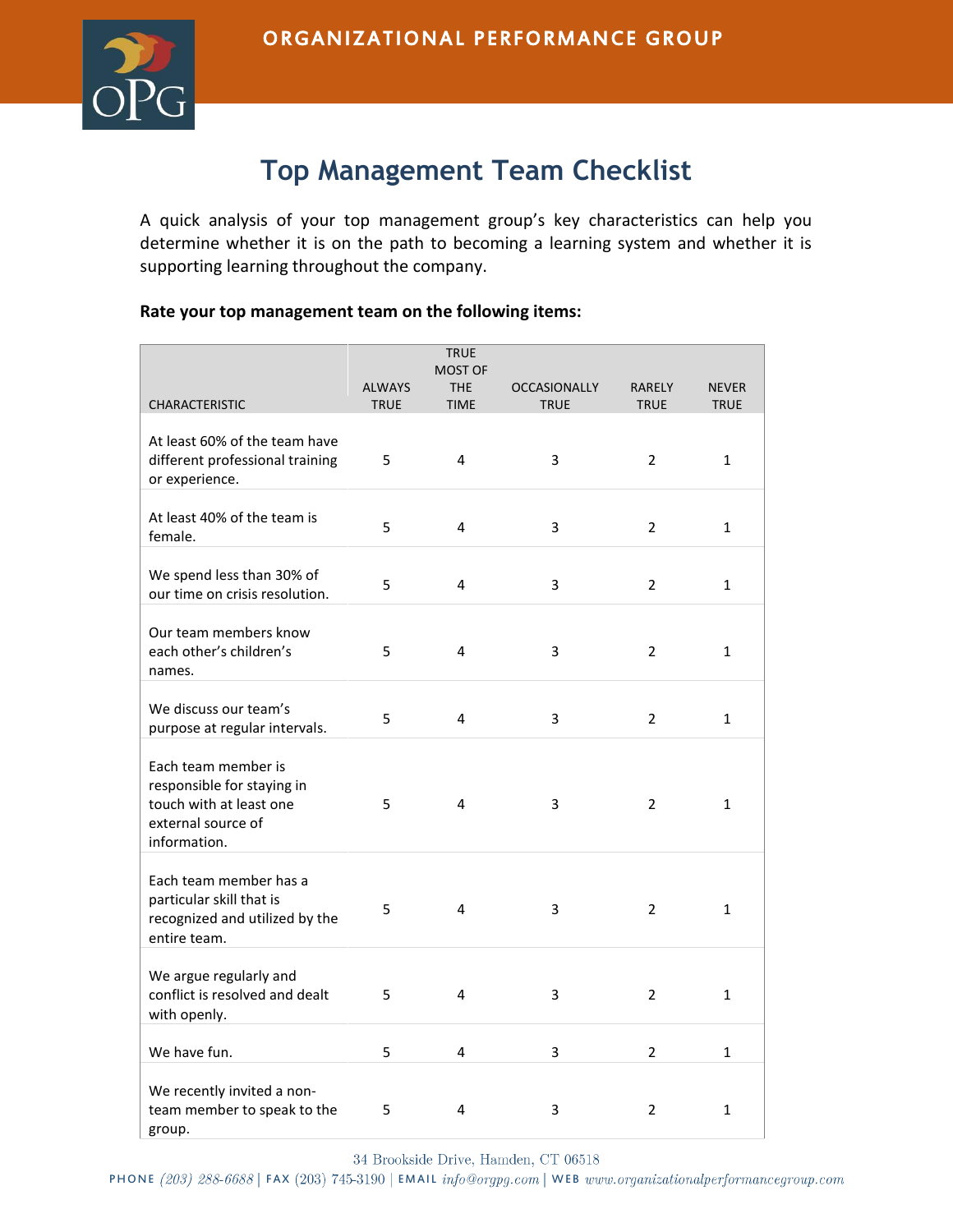## ORGANIZATIONAL PERFORMANCE GROUP



| <b>CHARACTERISTIC</b>                                                                                                    | <b>ALWAYS</b><br><b>TRUE</b> | <b>TRUE</b><br><b>MOST OF</b><br><b>THE</b><br><b>TIME</b> | <b>OCCASIONALLY</b><br><b>TRUE</b> | <b>RARELY</b><br><b>TRUE</b> | <b>NEVER</b><br><b>TRUE</b> |
|--------------------------------------------------------------------------------------------------------------------------|------------------------------|------------------------------------------------------------|------------------------------------|------------------------------|-----------------------------|
|                                                                                                                          |                              |                                                            |                                    |                              |                             |
| I have undertaken some form<br>of self-development or self-<br>analysis in the last three<br>years.                      | 5                            | 4                                                          | 3                                  | $\overline{2}$               | 1                           |
| The leader of our team texts<br>when out of the office.                                                                  | 5                            | 4                                                          | 3                                  | 2                            | $\mathbf{1}$                |
| We meet at least once every<br>two weeks.                                                                                | 5                            | 4                                                          | 3                                  | $\overline{2}$               | 1                           |
| A staff member in our<br>organization has made a<br>meaningful change to an<br>internal system within the<br>last month. | 5                            | 4                                                          | 3                                  | $\overline{2}$               | $\mathbf{1}$                |
| We know how the<br>replacement for our team<br>leader will be picked if s/he<br>leaves.                                  | 5                            | 4                                                          | 3                                  | $\overline{2}$               | 1                           |
| <b>TOTALS</b>                                                                                                            | $\pm$                        | $\,+\,$                                                    | $\pm$                              | $\pm$                        |                             |